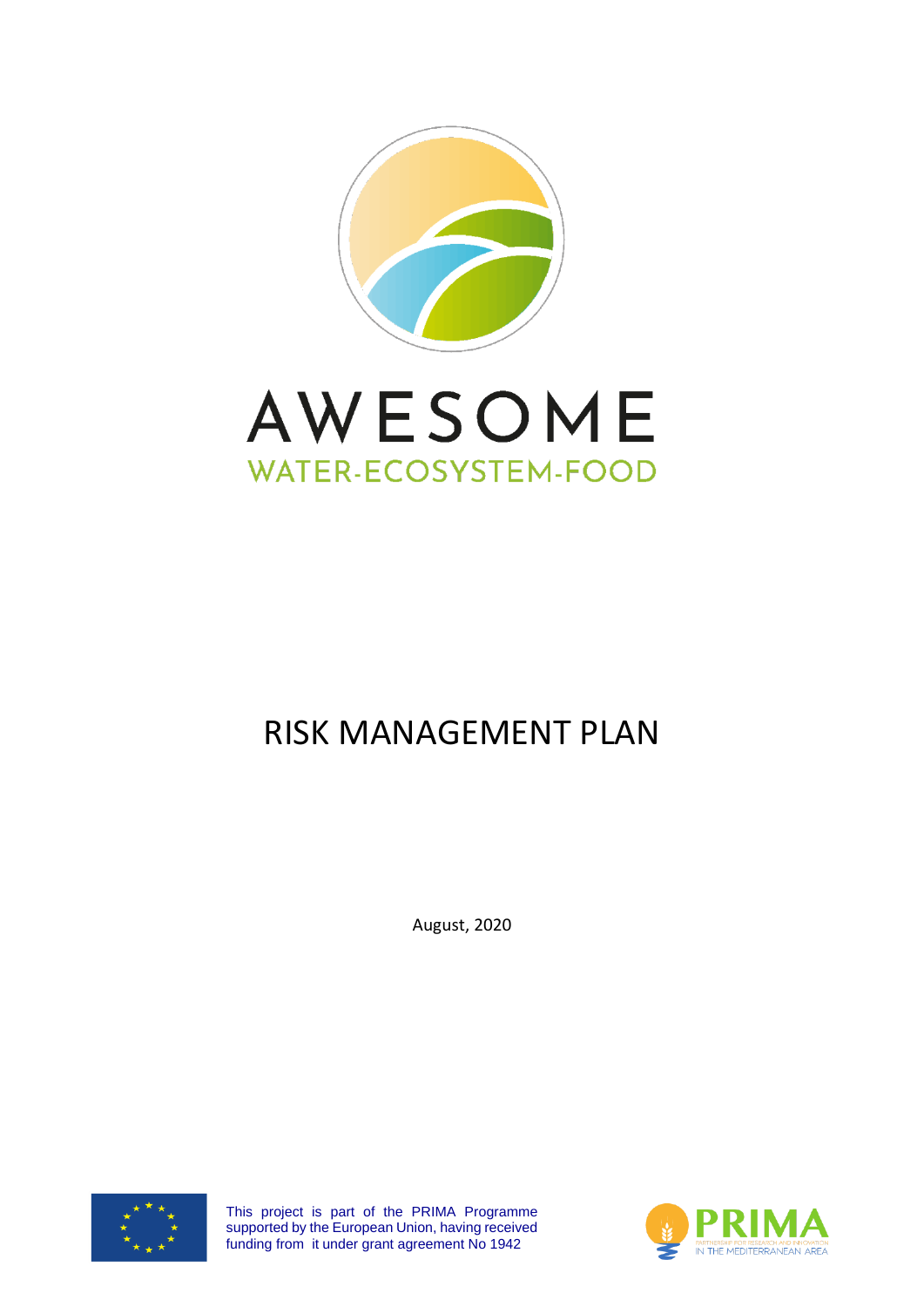

Project Number: 1942 **Project Title**: AWESOME

**Work-Package**: WP1 **Deliverable #:** D1.2 **Deliverable Type:** Document **Contractual Date of Delivery:** 31 August 2020 **Actual Date of Delivery**: 28 August 2020 **Title of Document:**  $Risk Management Plan$ 

**Programme Call:** PRIMA Call 2019 Section 1 Farming RIA Partners: POLIMI (Project Coordinator), AUEB, YVC, UH, AF, RWTH, FEEM

Author(s): Author(s): Andrea Castelletti, Elena Matta

**Content of this report:** Report identifying sources of risks and severity, likelihood of occurrence and monitoring assessment, describing the measures implemented to prevent, avoid and/or mitigate the risks recognised as potential limiting factor to the project success, including mitigation and contingency actions.

**Availability:** This report is public.

| <b>Document revisions</b>                                       |                                            |               |  |  |  |
|-----------------------------------------------------------------|--------------------------------------------|---------------|--|--|--|
| Author                                                          | <b>Revision content</b>                    | Date          |  |  |  |
| Elena Matta                                                     | $D1.2$ v01 – First draft of the risk plan  | Jul. 31, 2020 |  |  |  |
| Andrea Castelletti                                              | Review                                     | Aug. 4, 2020  |  |  |  |
| Elena Matta                                                     | $D1.2$ v02 – Second draft of the risk plan | Aug. 4, 2020  |  |  |  |
| Sergio Vergalli, Achilleas<br>Vassilopoulos                     | <b>Review</b>                              | Aug. 23, 2020 |  |  |  |
| Elena Matta                                                     | $D1.2$ v03 – Third draft of the risk plan  | Aug. 24, 2020 |  |  |  |
| Sergio Vergalli, Achilleas<br>Vassilopoulos, Andrea Castelletti | Approval of D1.2 v03                       | Aug. 28. 2020 |  |  |  |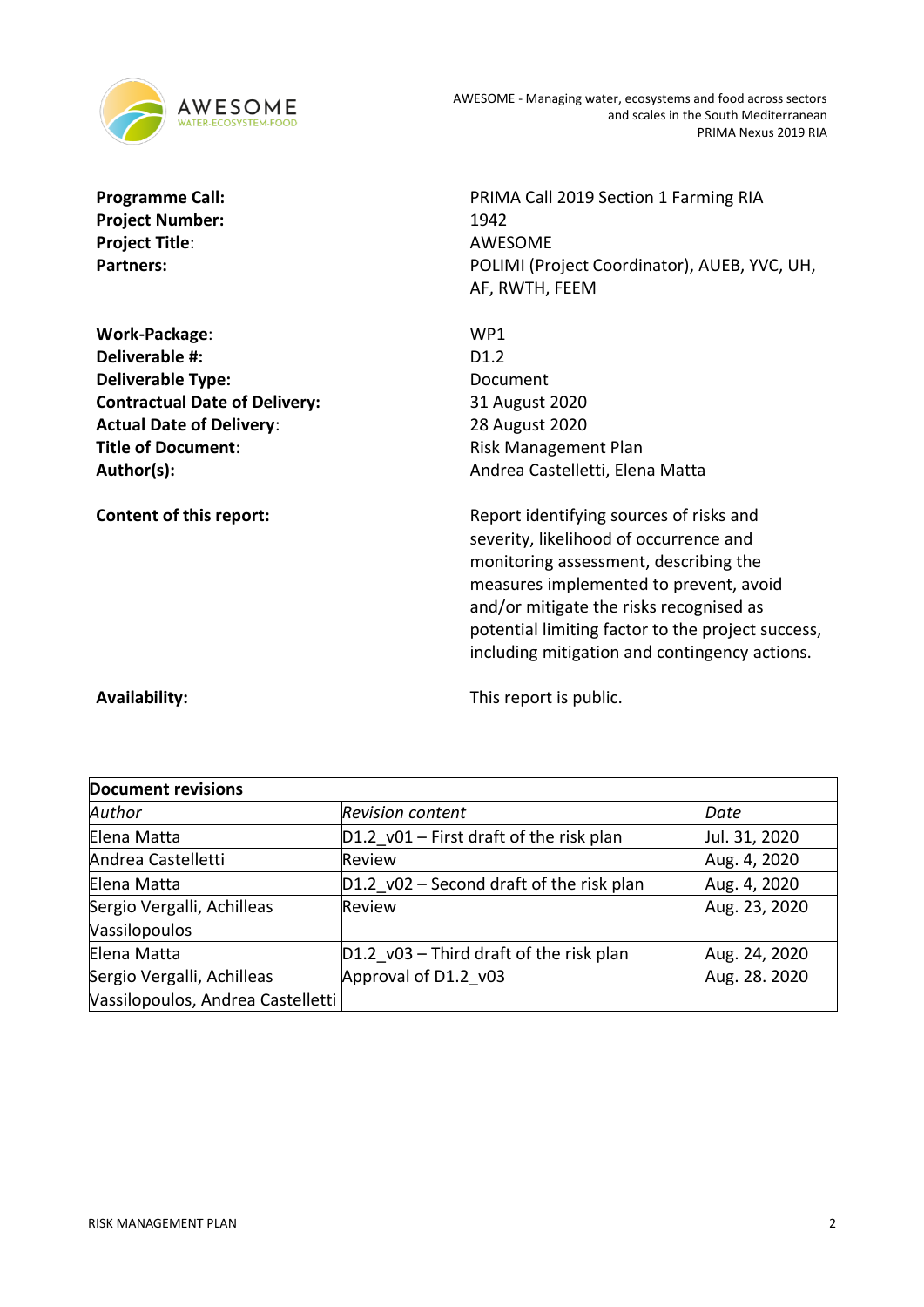

# <span id="page-2-0"></span>**Table of Content**

| <b>Table of Content</b>                                 | 3              |
|---------------------------------------------------------|----------------|
| <b>LIST OF ACRONYMS</b>                                 | 4              |
| <b>EXECUTIVE SUMMARY</b>                                | 5              |
| 1.<br><b>INTRODUCTION</b>                               | 6              |
| 2.<br>SPECIFIC ROLES AND RESPONSIBILITIES               | 7              |
| 2.1 RISK MANAGEMENT                                     | $\overline{7}$ |
| <b>2.2 CONFLICT RESOLUTION PROCEDURES</b>               | 8              |
| 3.<br>RISK MANAGEMENT PROCEDURE                         | 8              |
| <b>3.1 RISK IDENTIFICATION</b>                          | 9              |
| <b>3.2 RISK ANALYSIS</b>                                | 9              |
| 3.3 RESPONSE PLANNING                                   | 10             |
| 3.4 RISK MONITORING AND CONTROL                         | 10             |
| <b>IDENTIFIED RISKS AND MITIGATION MEASURES</b><br>4.   | 11             |
| 4.1 RISK #1: COMPETENCE RISK                            | 11             |
| 4.2 RISK #2: DATA RISK                                  | 11             |
| 4.3 RISK #3: LACK OF COORDINATION FOR MODEL INTEGRATION | 12             |
| 4.4 RISK #4: LIMITED RESPONSE FROM STAKEHOLDERS         | 12             |
| 4.5 RISK #5: OPERATIONAL RISK                           | 12             |
| 4.6 RISK #6: TIME AND BUDGET RISK                       | 13             |
| 4.7 RISK #7: IMPACT RISK                                | 13             |
| 4.8 RISK #8: SCIENTIFIC RISK                            | 13             |
| 4.9 RISK #9: PANDEMICS RISK                             | 14             |
| 5.<br><b>CONCLUDING REMARKS</b>                         | 15             |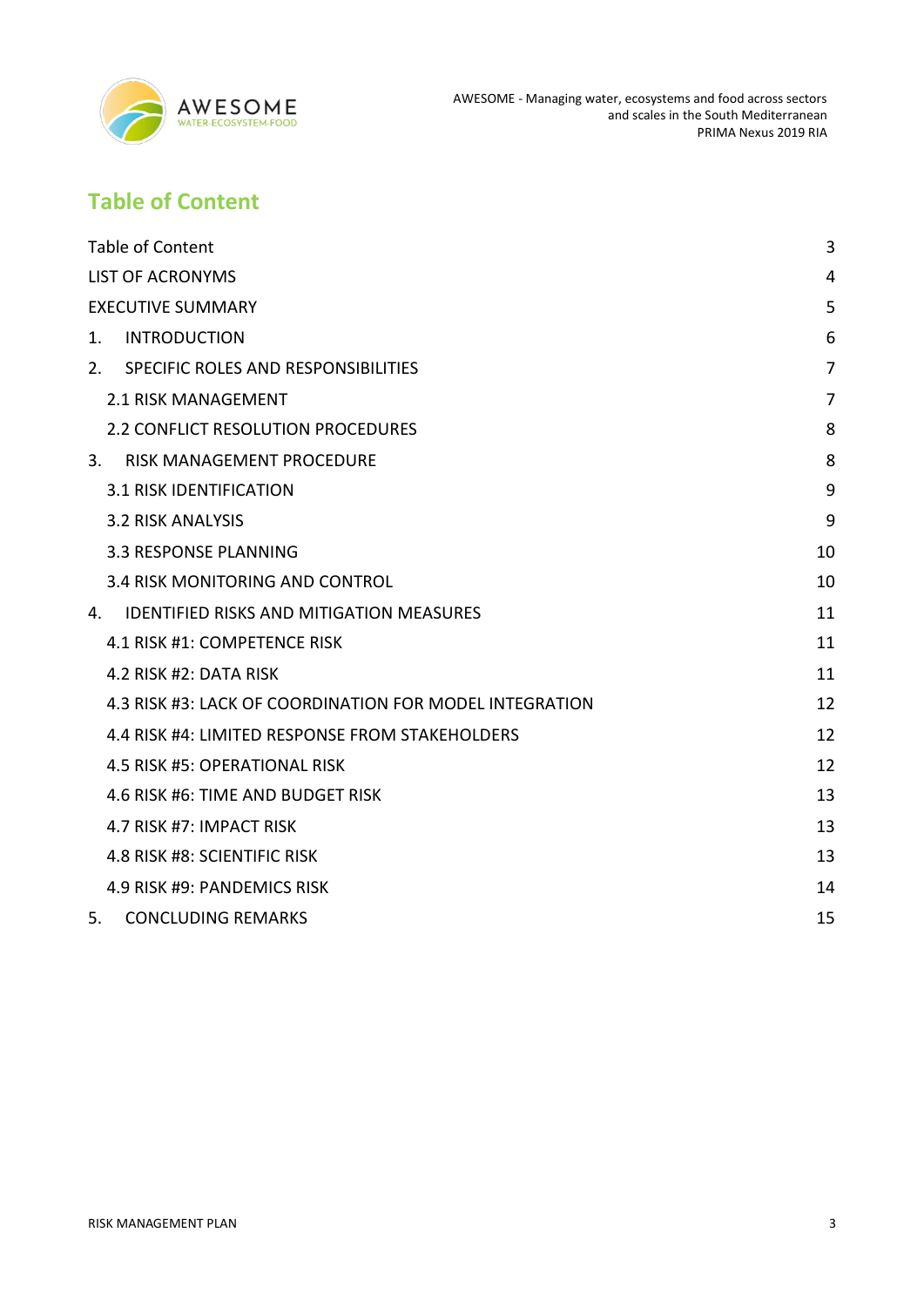

# <span id="page-3-0"></span>**LIST OF ACRONYMS**

#### Abbreviations

- AB: Advisory Board
- CA: Consortium Agreement
- CS: Case Study
- DDP: Deliverable Development Plan
- DoA: Description of Action (Annex 1 of the Grant Agreement)
- EC: European Commission
- GA: Grant Agreement
- GAs: General Assembly
- KPIs: Key Performance Indicators
- MB: Management Board
- Mx: Month number
- PCo: Project Coordinator
- PI(s): Principal Investigator(s)
- PMP: Project Management Plan
- QC: Quality Control
- RMP: Risk Management Plan
- RMR: Risk Management Register
- RP: Reporting Period
- SH(s): Stakeholder(s)
- WEF: Water Ecosystems Food
- WP: Work Package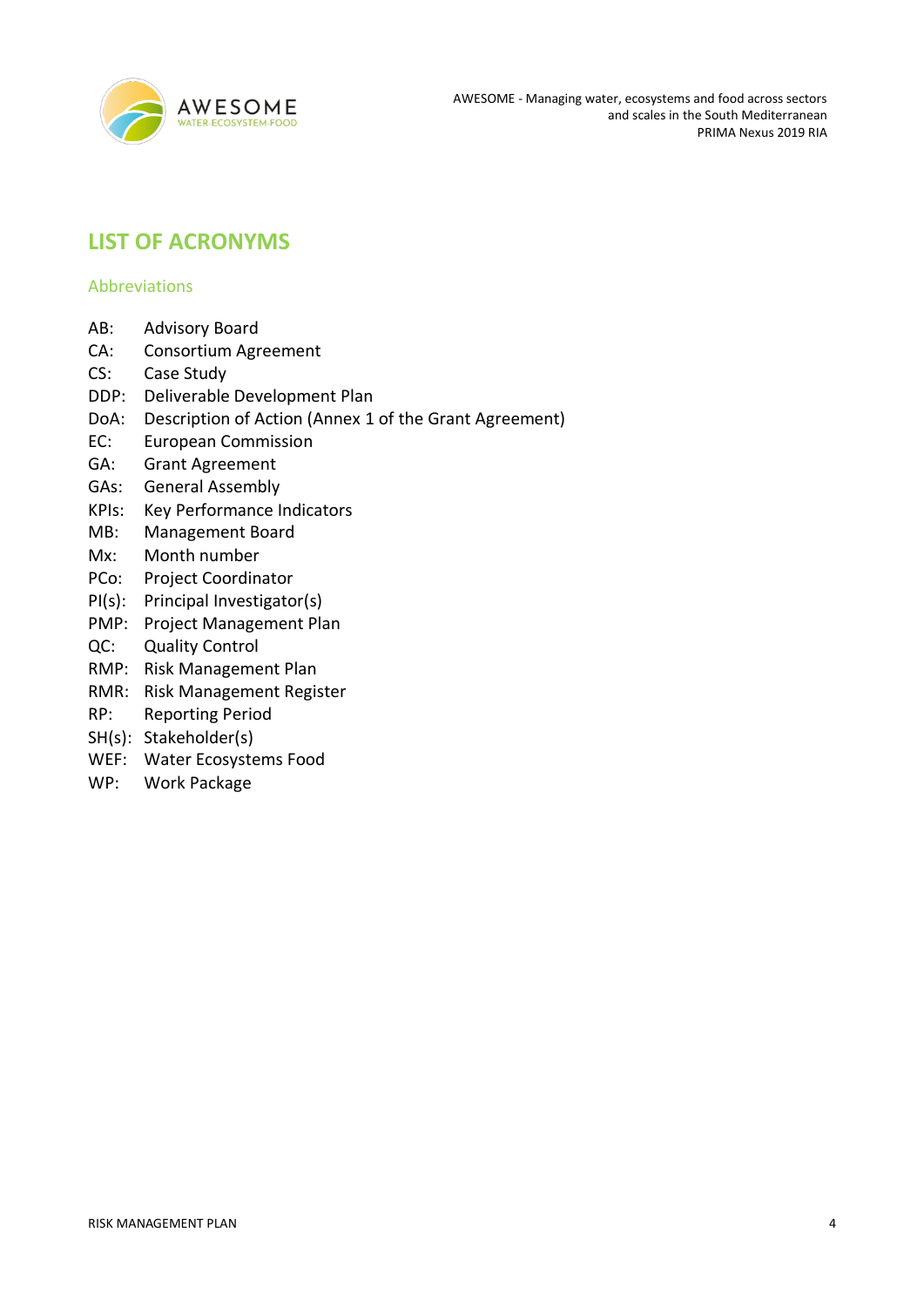

# <span id="page-4-0"></span>**EXECUTIVE SUMMARY**

This deliverable describes the Risk Management Plan of the AWESOME project with the aim to assess potential risks and obstacles, along with correspondent mitigation measures, to support the project partners in dealing with undesired problems related to the research activities or the management of the tasks. The risk ownership is established through the role and responsibilities within the consortium. Specifically, the AWESOME Grant Agreement and Consortium Agreement take precedence over this document, which does not replace by any means the contractual obligations among partners, and between partners and the PRIMA Foundation.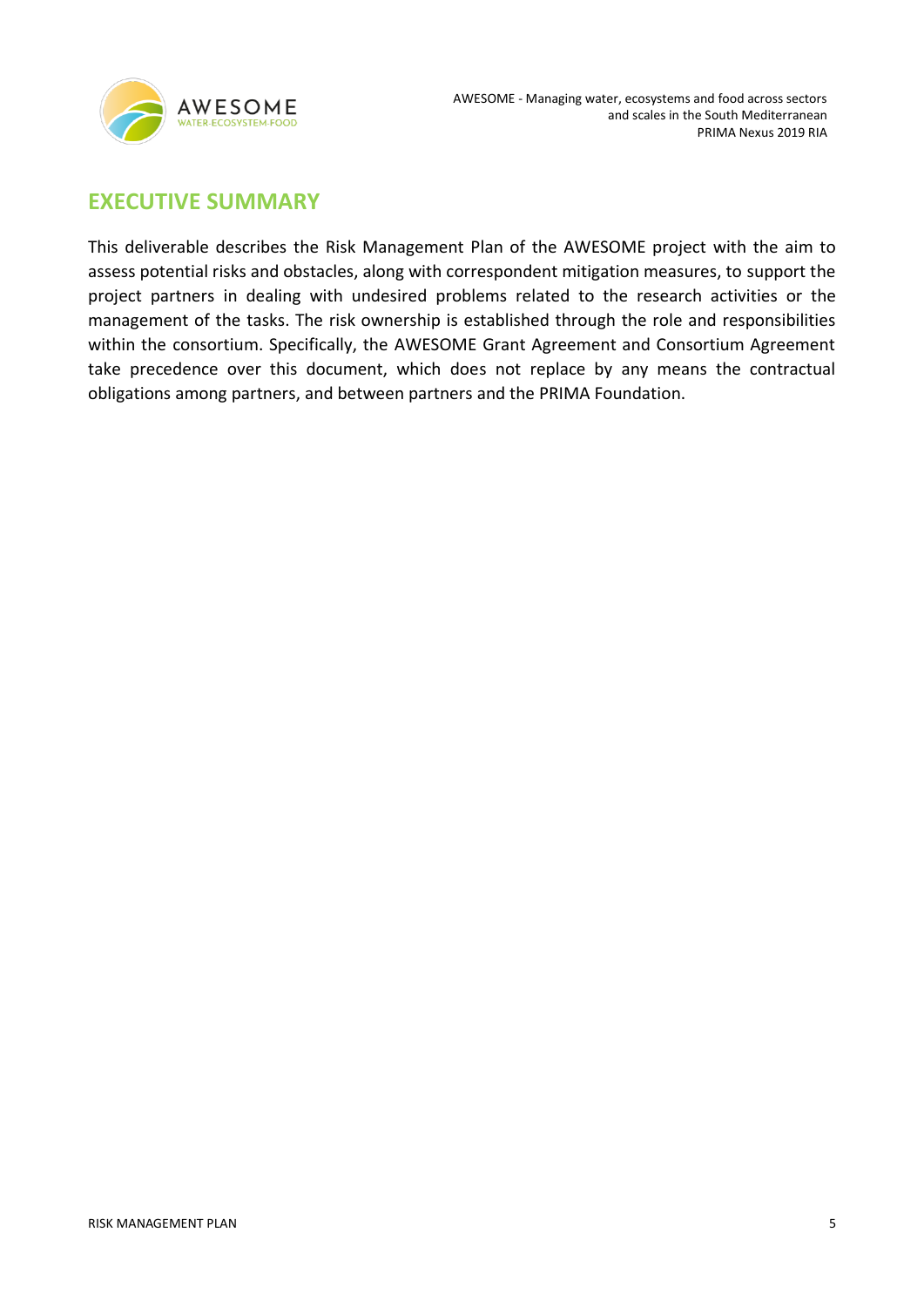

# <span id="page-5-0"></span>**1. INTRODUCTION**

In a project of this size, duration and complexity, risk management and contingency planning is important to ensure that the project strategy, operations, outcomes, and budget remain on track. Risks can arise from e.g. unexpected technical difficulties, poor communication or cooperation between the partners, resource shortage by the partners, objectives not achievable in terms of budget or feasibility, partners leaving the consortium, human operational errors. In this particular period of time, the risks related to the impacts of the current COVID-19 pandemic (or a potential further one) need to be identified and timely managed.

This deliverable (D1.2) represents the Risk assessment and Management Plan (RMP) of the AWESOME project and has the aim to support the project partners to deal with potential obstacles and unexpected problems related to the research activities or the management of the tasks within the project. This document identifies and evaluates the risk of occurrence of adverse situations, which can negatively affect the outcomes of the AWESOME project, and proposes a contingency plan along with mitigation measures to address the issues eventually raising during the project. The purpose is to anticipate possible uncertainties and delays, ensuring a smooth and successful implementation of the project's objectives. The general types of risks, examples for specific risks and their mitigation covered in the risk management process, are introduced and summarized in Table 1 – taken from Table 3.2b of the Description of Action (DoA).

| Description of risk (indicate level of<br>likelihood: Low/Medium/High)                                                                                                                                   | <b>Work</b><br>package(s)<br>involved | <b>Proposed risk-mitigation measures</b>                                                                                 |
|----------------------------------------------------------------------------------------------------------------------------------------------------------------------------------------------------------|---------------------------------------|--------------------------------------------------------------------------------------------------------------------------|
| Competence risks: personnel involved or<br>recruited not able to fulfil tasks (LOW)                                                                                                                      | All                                   | Continuous monitoring by the MB and implementing<br>adjustments within each organisation if necessary                    |
| Accessing data for the case study may<br>prove to be a challenge if data collection<br>does not back far enough, if there are<br>data gaps or if<br>data collection was otherwise<br>incomplete (MEDIUM) | 2,3,4                                 | Partners are familiar with relevant sources of data for<br>use at European, Mediterranean, national and local<br>levels. |
| Lack of coordination for model<br>integration (LOW)                                                                                                                                                      | 2,3,4,5                               | Continuous communication and feedback between<br>the Coordinator and the consortium partners                             |

**Table 1** – Critical risks for implementation as in the DoA.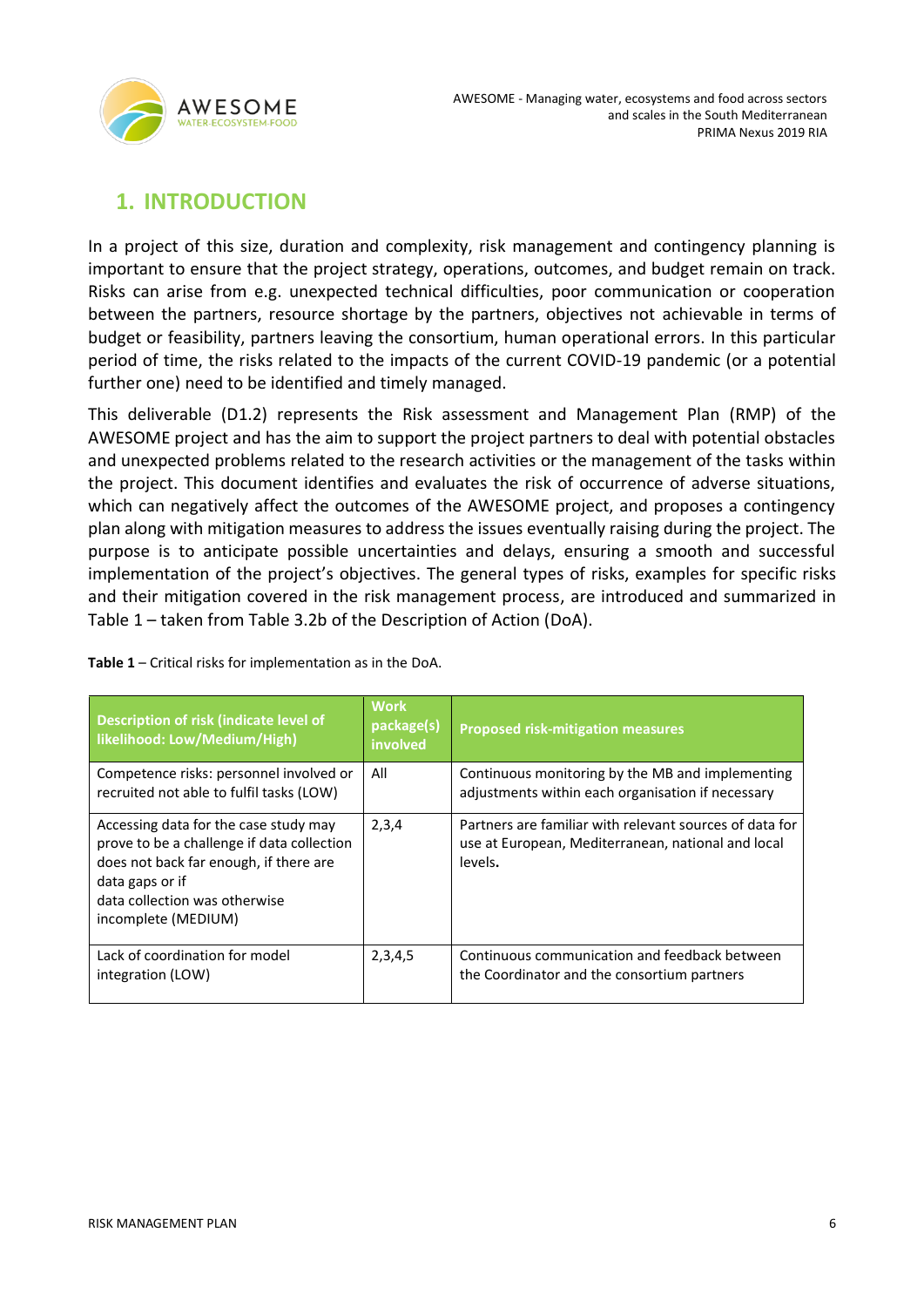

| Limited response from the stakeholders<br>(LOW)                                                  | 5,6,7   | A robust strategy of engagement with stakeholders<br>will be developed since the beginning of the project.<br>The case study leader is already part of the<br>consortium and AWESOME will also build on his<br>strong connection with local stakeholders. The<br>engagement process envisaging face-to-face<br>meetings require interviewers to reach local actors<br>and the experience of the project team already<br>minimizes this risk. |
|--------------------------------------------------------------------------------------------------|---------|----------------------------------------------------------------------------------------------------------------------------------------------------------------------------------------------------------------------------------------------------------------------------------------------------------------------------------------------------------------------------------------------------------------------------------------------|
| Operational risks: information and data<br>not shared effectively within the<br>consortium (LOW) | All     | The close cooperation of the responsible persons will<br>minimise this risk. Online meetings will be held at<br>short intervals to monitor progress and identify<br>blocking issues as soon as possible.                                                                                                                                                                                                                                     |
| Time/budget risks: delays in<br>producing expected deliverables (LOW)                            | All     | The high frequency meetings (i.e. monthly) of the MB<br>allows identifying delays, assessing impacts and<br>implementing organisations/budget changes                                                                                                                                                                                                                                                                                        |
| Impact risks: the proposed solutions do<br>not meet stakeholders requirements<br>(MEDIUM)        | 4,5,6,7 | The involvement of all stakeholders and policy<br>makers from the very beginning will mitigate this risk<br>with dedicated WPs (5-6-7).                                                                                                                                                                                                                                                                                                      |

The risks of Table 1 and additional ones - that could not be identified in the Grant Agreement (GA) negotiation phase – are described in more detail in this document.

The RMP is structured starting with this general introduction (Section 1), then addressing specific roles and responsibilities in the consortium (Section 2), followed by a description of the main risk management procedures (Section 3), and, finally, by reporting a summary of the specific risks and their mitigation covered in the risk management process (Section 4). The last section gives some concluding remarks (Section 5).

# <span id="page-6-0"></span>**2. SPECIFIC ROLES AND RESPONSIBILITIES**

### <span id="page-6-1"></span>**2.1 RISK MANAGEMENT**

In the implementation of the AWESOME project, Work Package (WP) 1 has the responsibility of ensuring the quality and punctuality of scientific outputs, undertaking the risk management of the project, monitoring the progress of the planned activities, and anticipating as well as addressing potential issues. Together with the Management Board (MB), WP1 will identify and monitor technical and management risks as well as any other issues that might affect the project progress towards its objectives, in order to implement mitigation actions as early as possible. Nevertheless, each partner has the responsibility to report immediately to their respective WP leaders and to the Project Coordinator (PCo) of any risky situation that may arise and may affect the project objectives or their successful completion. Any change in the time schedule of the deliverables or in the allocated budget must be reported to the corresponding WP Leader or to the PCo. In case of problems or delays, the MB will discuss about the necessary actions for avoiding them or for establishing mitigation plans to reduce the impact of the occurring risk. Responses may include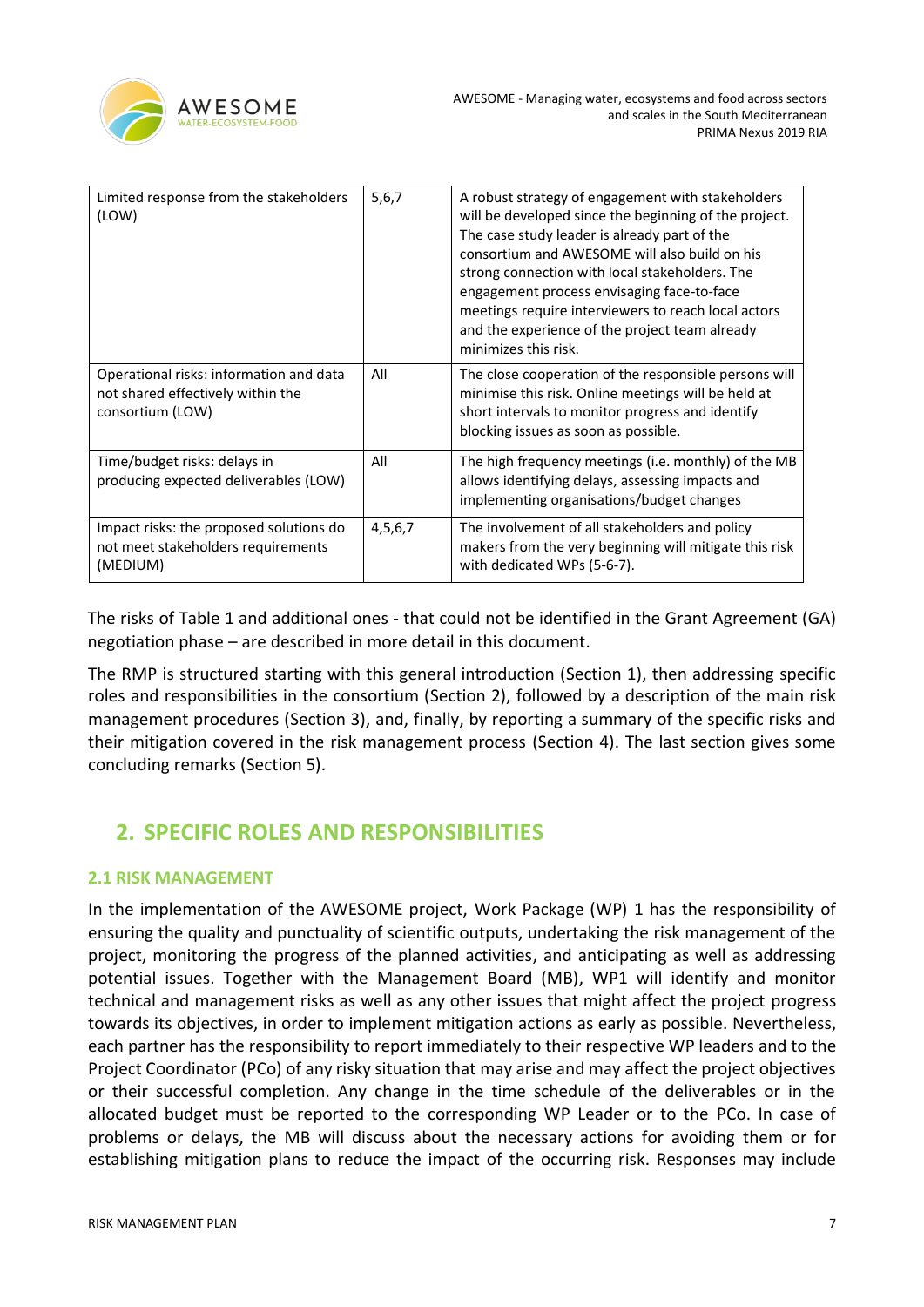

strengthened supervision, adjustments to project strategy, changes to implementation arrangements, and changes in budget allocations. The PCo is ultimately responsible to keep the oversight of the entire project against deliverables, milestones and Key Performance Indicators (KPIs), and to apply risk management procedures whenever needed.

### <span id="page-7-0"></span>**2.2 CONFLICT RESOLUTION PROCEDURES**

According to the DoA, each WP is expected to follow the instructions of the overall AWESOME coordinating tasks. Within each WP, the internal management will attempt to resolve any conflict. Each WP leader may call upon the MB for assistance. In case of conflicts between WPs, it is expected that first attempts will be to solve any problems bilaterally. In the exceptional case that conflicts cannot be solved at the WP level, the MB may be called upon by the respective WP leaders and asked to solve the conflict. The MB will be in charge of ensuring that all pending conflicts are resolved within reasonable time frames. In very serious cases, for example when a decision is appealed to the General Assembly (GAs), the GAs decision is then final and binding on all management bodies, as explained in detail in §6.5 of the Project Management Plan (PMP).

## <span id="page-7-1"></span>**3. RISK MANAGEMENT PROCEDURE**

The risk management procedure includes risk identification, risk analysis, response planning, and monitoring and control (as schematized in Figure 1).



**Figure 1** – Risk management process

As requested in the Annex 7 of the GA, the Risk Management Register (RMR) has to be submitted by the PCo at each reporting period (M21 and M42), following the outline shown in Table 2. The RMR will be maintained and will be used to record all possible risks of the project and any subsequent measures or actions required. Therefore, WP leaders and the Case Study (CS) leader are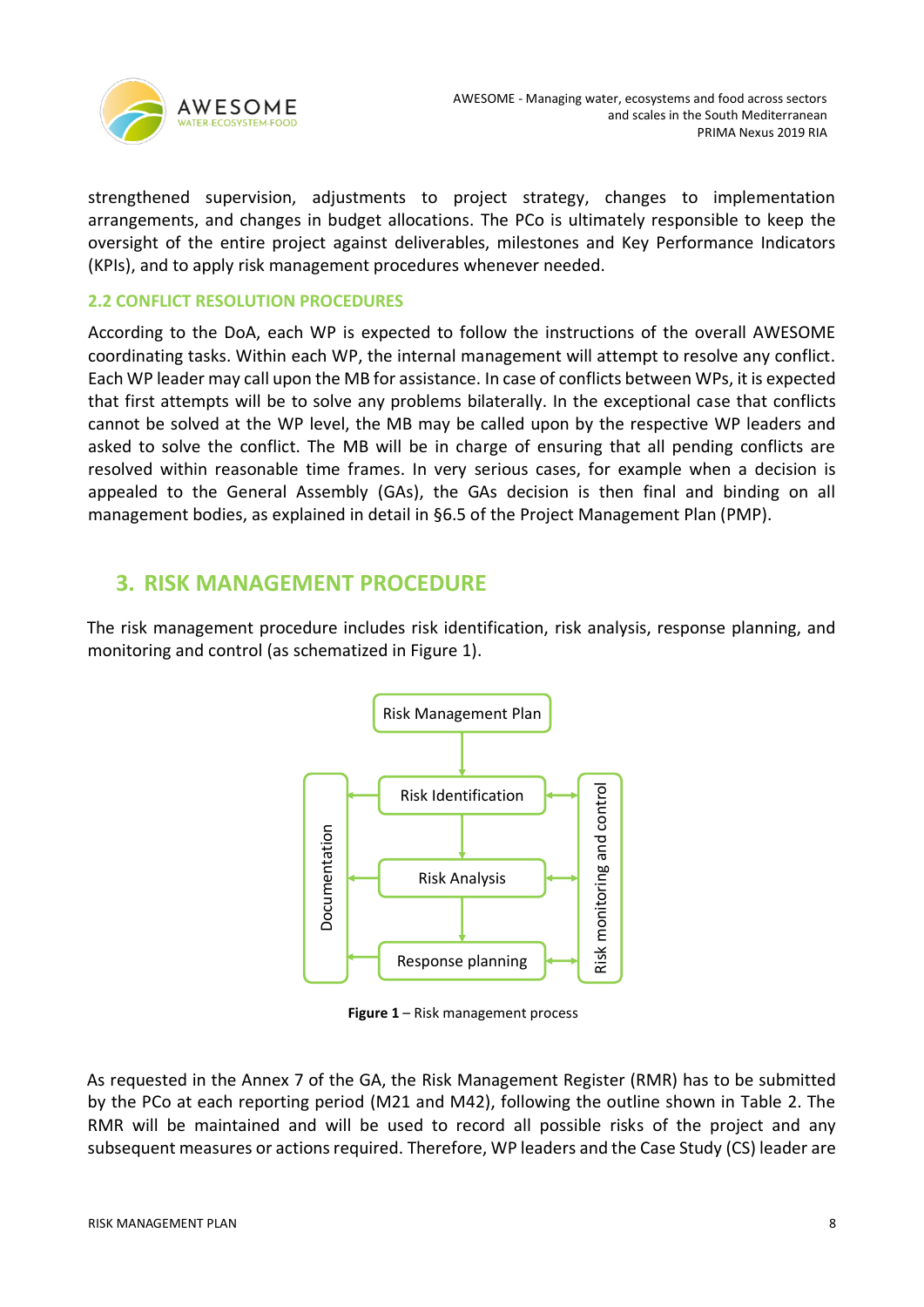

asked to provide an update on progress and eventual risks to progress (if applicable) at the monthly MB meetings and propose contingency plans where necessary to address any specific identified risks. To this end, the RMR will be stored in the AWESOME project repository (https://131.175.15.9/cgi-bin/, under the directory "AWESOME\_public/Deliverable/D1.2/").

#### **Table 2** – Critical implementation risks and mitigation actions

| Risk<br>Description<br><b>WP</b><br>of risk<br>number | concerned | Proposed<br>risk | Current status <sup>1</sup> |                                                               |                                     |          |  |  |  |
|-------------------------------------------------------|-----------|------------------|-----------------------------|---------------------------------------------------------------|-------------------------------------|----------|--|--|--|
|                                                       |           |                  | mitigation<br>measures      | Were the<br>risk<br>mitigation<br>measures<br>applied?<br>Y/N | Did the risk<br>Materialise?<br>Y/N | Comments |  |  |  |
| $\mathbf{1}$                                          |           | WP1              |                             |                                                               |                                     |          |  |  |  |
| $\overline{2}$                                        |           | WP1              |                             |                                                               |                                     |          |  |  |  |
| X                                                     |           |                  |                             |                                                               |                                     |          |  |  |  |
| $N^{12}$                                              |           |                  |                             |                                                               |                                     |          |  |  |  |

### <span id="page-8-0"></span>**3.1 RISK IDENTIFICATION**

Risk identification will be continuously performed during the implementation of the AWESOME project, with an emphasis on identifying risks as early as possible so effective response planning and subsequent monitoring can take place. Risk Identification will be performed within WPs. WP and CS leaders will report new possible or eventual risks and suggestions for the risk priority to the MB, which will agree on the final risk priority as well as on the respective response strategy. Identified risks will be included into the RMR (Table 2).

### <span id="page-8-1"></span>**3.2 RISK ANALYSIS**

After a risk or group of risks has been identified and documented, it is important to assess the probability that the risk may occur and if it occurs, the size of the possible impact. The exposure to a given risk is attributed using a risk matrix (Figure 2), with the following meaning:

- Low: very unlikely, but not impossible;
- Medium: Quite possible;
- High: more likely to happen than not.

In response to each newly identified risk, the MB will attribute the probability it could become a problem (Low/Medium/High).

<sup>&</sup>lt;sup>1</sup> At each period beneficiaries should give an update on the current status and indicate new mitigation measures, where necessary.

<sup>2</sup> Newly identified risks may be added as applicable.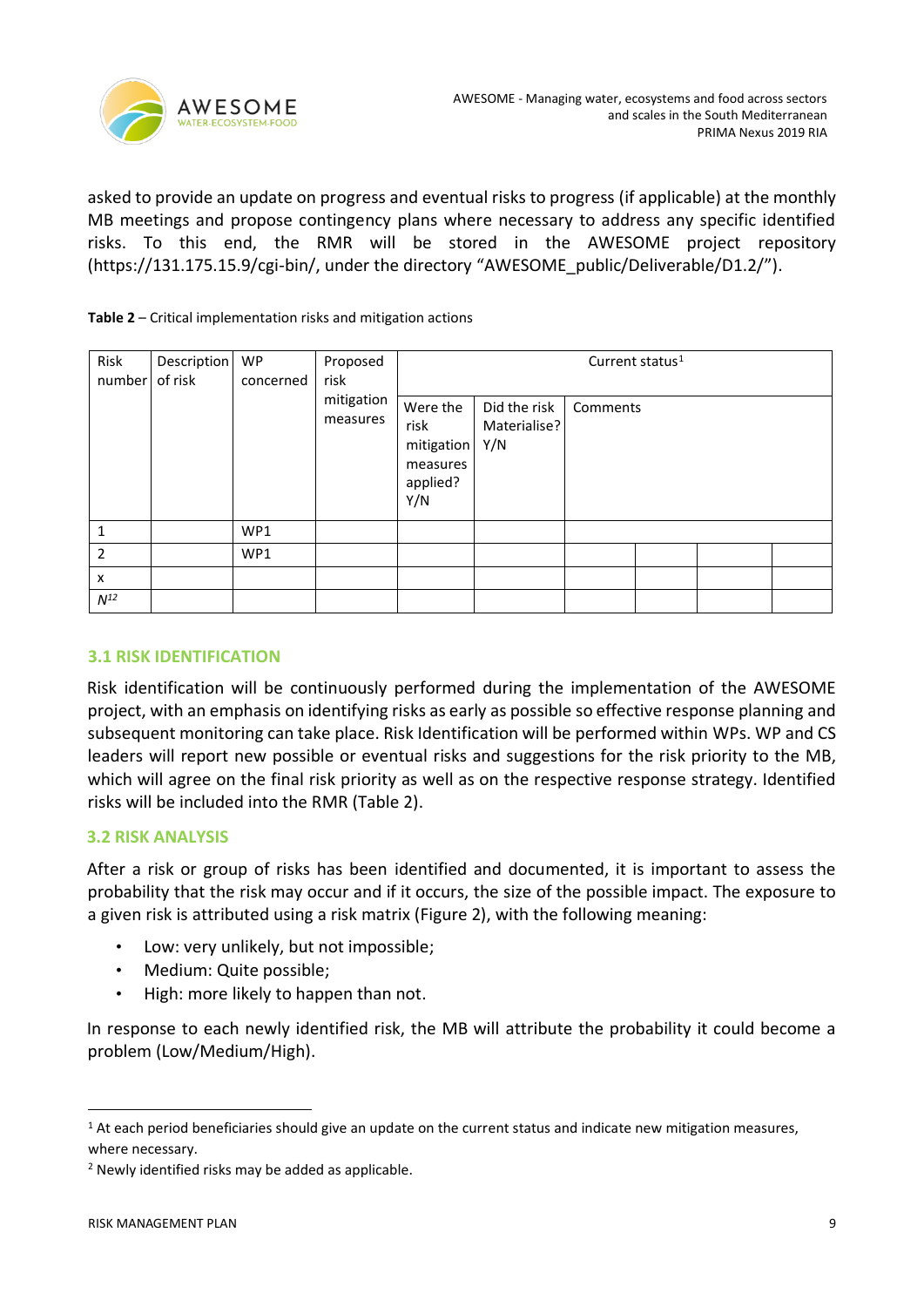

The results of risk analysis will be included into the RMR.



Likelihood

**Figure 2** – Risk matrix to assess the level of risk exposure

### <span id="page-9-0"></span>**3.3 RESPONSE PLANNING**

During risk response planning, strategies and plans will be developed to minimise the effects of the risk to a point where it can be controlled and managed. During response planning, higher priority risks will receive more attention than lower priority risks. Every risk that poses a threat will be assigned to a responsible party during response planning.

The following strategies will be taken (depending on the risk category):

- For high and medium priority risks: Mitigation. Risk mitigation involves reducing the probability and/or the impact of a risk. Taking early and proactive action against a risk is often more effective than attempting to repair the damage a realised risk has caused. Contingency planning is an example of risk mitigation.
- For low-priority risks: Acceptance. The acceptance approach is often taken as a risk strategy since it is very difficult to plan responses for every identified risk. Risk acceptance should normally only be utilised for low-priority risks. Risk acceptance can be passive, where no action is taken at all, or active. The most common active approach to risk acceptance is to develop a cost and/or schedule revision to accommodate known (or unknown) threats. Adopting a risk acceptance approach determines that the risk should be monitored.

The results of response planning will be included into the RMR.

### <span id="page-9-1"></span>**3.4 RISK MONITORING AND CONTROL**

Each WP Leader is responsible for the risk management within their WP and the CS Leader respectively for the Case Study. Each project partner is highly encouraged to communicate and discuss any (possible) risk and response planning with their WP Leader. It is the responsibility of all AWESOME partners to communicate the PCo about the status and effectiveness of each risk and mitigation plan in order to update the RMR and assess the relevance of the tools. Risk exposure will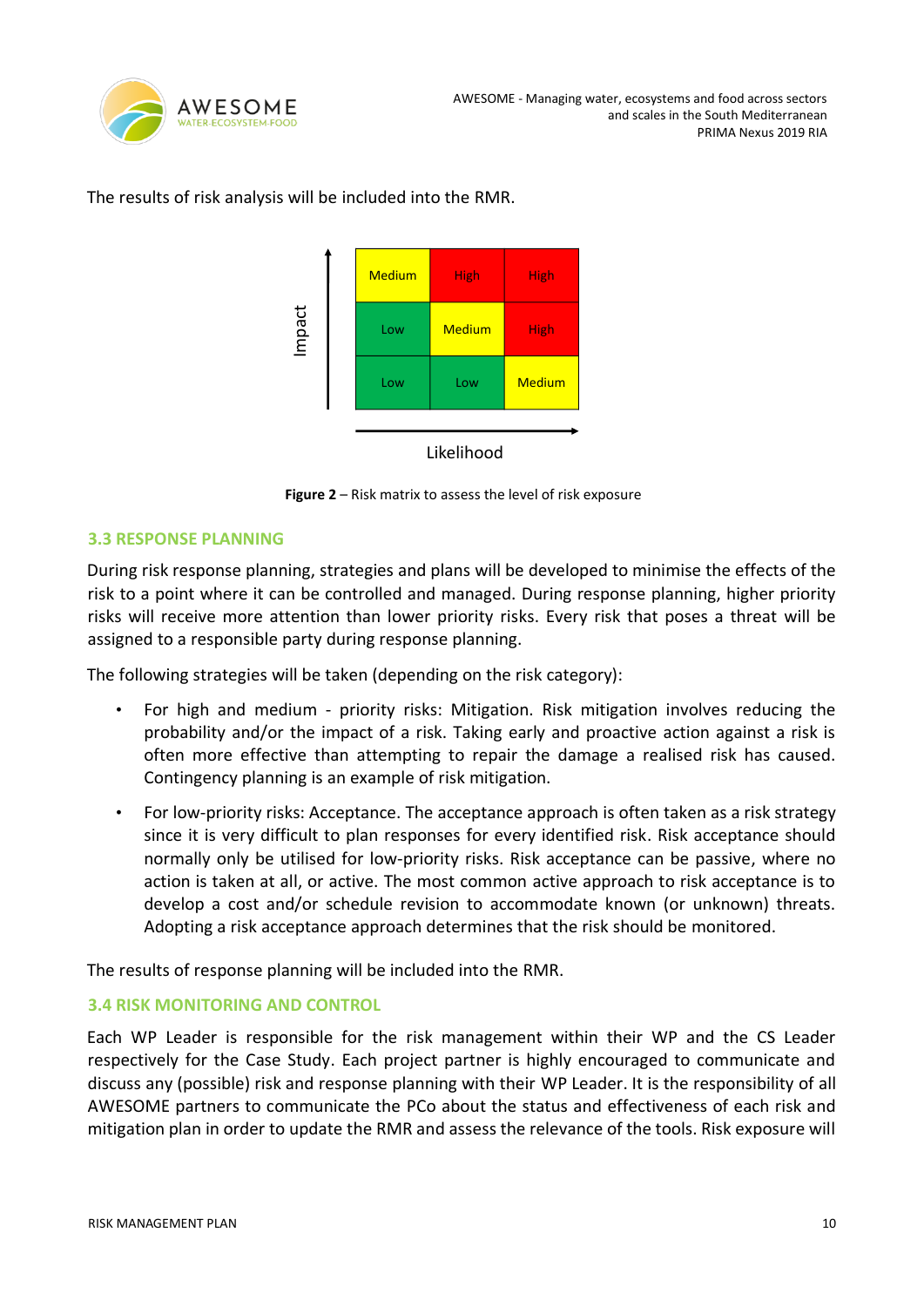

be continuously re-evaluated and modified accordingly and the results of monitoring and control will be documented.

The partners already performed a risk analysis jointly during proposal preparation (DoA, Table 1). Though, additional risks have been identified afterwards. All the identified risks will be described in higher detail in the following Section 4.

# <span id="page-10-0"></span>**4. IDENTIFIED RISKS AND MITIGATION MEASURES**

### <span id="page-10-1"></span>**4.1 RISK #1: COMPETENCE RISK**

The DoA identified as competence risks those related to the involvement and/or recruitment of personnel that is not able to fulfil the assigned tasks. The probability level of incurring in such risk was estimated as low at the beginning of the project. Based on the composition and operation of the consortium, this risk can be confirmed to be low. The measures that allow to counteract this risk consists of the measures already foreseen in the PMP (i.e. MB meeting, WP progress monitoring through WP leaders, milestone achievement controls, QC measure adopted for the deliverable development). At the end, it is responsibility of each WP leader to detect eventual difficulties and competence lacks within each WP and promptly discuss about it with the MB, in order to find a contingency measure. Finally, the renowned members of the Advisory Board can be considered a further measure to back up competence lacks in the team, in the unlikely occurrence they might arise.

### <span id="page-10-2"></span>**4.2 RISK #2: DATA RISK**

As written in the DoA, accessing data for the case study may prove to be a challenge if data collection does not back far enough, if there are data gaps or if data collection is otherwise incomplete. The probability of occurrence of this risk is estimated as medium. Indeed, there are some factors that might add complexity to data access and collection. One can arise by limited collaboration with the stakeholders (SHs), who collect and hold data, or by delays in the identification of the key actors in the study area. The process of developing trust, willingness of collaboration from the side of the SHs might be longer than expected. Another significant factor concerns the quality of the available data (e.g. consistency, extent, eventual data gaps), which might be not particularly high. Also, the fact that the Nile River basin is a transboundary basin, can increase complexity because of the different water management governing bodies and institutions.

Despite the potential obstacles previously mentioned, the AWESOME partners are very familiar with the relevant sources of data for use at European, Mediterranean, national and local levels**,** mainly because of the experience gained during the implementation of previous projects around the study area. Partners will also work with multiple data acquisition options and consider arrangements e.g. through in-kind contributions and co-authorships. Besides, the CS Leader and its company are based there, together with consolidated connections. Further, global datasets of the main hydrometeorological and socio-economic variables are available online as open source. Finally, one of the members of the AWESOME Advisory Board (AB) works for the National Research Center in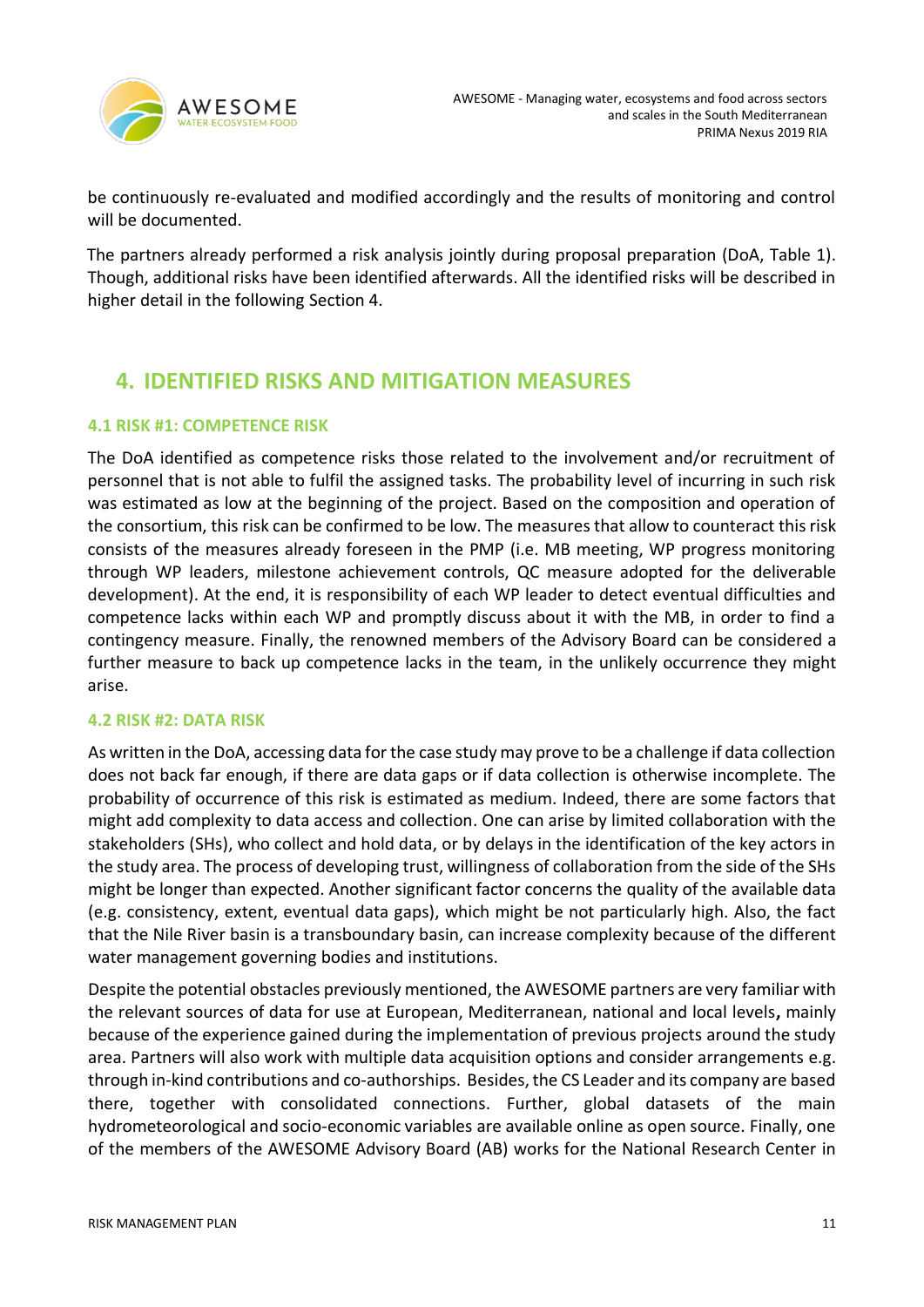

Cairo, Egypt, comprising the Nile Research Institute, and can extensively support the partners in accessing useful data, in case of need. Last but not least, WP1 is working already on the data management plan (deliverable D1.3), while WP6 on the stakeholder mapping and outreach; therefore, the AWESOME team is confident to have established all the conditions to smoothly counteract the data-related risks.

#### <span id="page-11-0"></span>**4.3 RISK #3: LACK OF COORDINATION FOR MODEL INTEGRATION**

The lack of coordination for model integration in the AWESOME project is still considered a lowpriority risk, as in the DoA. In fact, there are several measures which have been embraced since the beginning of the project to mitigate this risk. The monthly MB meetings allow a frequent interaction among partners as well as continuous flow of communication and updates. Parallel meetings concerning specific WP, CS, milestones (such as the website) and deliverables have already begun since the AWESOME kick-off meeting last May 22. A modeling working group, consisting of WP2-3- 4 leaders has been established and the first meeting focusing on model integration (WP2-3-4) and data management is already planned for next September 10. Further, the first deliverable (PMP) – was promptly shared among partners by WP1, being an additional tool to ensure a smooth project coordination, quality control and good communication.

#### <span id="page-11-1"></span>**4.4 RISK #4: LIMITED RESPONSE FROM STAKEHOLDERS**

The low-level risk concerning a limited response from the stakeholders (SHs) reported in the DoA is a risk that still need to be taken into account for the reasons explained in section 4.2 of this document. The lack of SHs involvement might occur because of low interest by the SHs in being involved in the project and/or due to a low commitment by project partners in networking with them (not effective outreach plan). Concerning the first point, the lack of clarity/knowledge about the benefits for SH institutions deriving from supporting AWESOME can be one of the blocking obstacles. In this sense, the organisation of SH-oriented events (also in form of Webinars) can be a good mitigation measure to counteract this eventuality. Also, a robust strategy of engagement with stakeholders is being developed since the beginning of the project. In fact, an updated SH mapping will be delivered by WP6 (Stakeholder Engagement and Interaction) and discussed internally before the end of September, to start afterwards with SH networking and involvement actions. The CS leader is part of the consortium since the GA negotiation phase and AWESOME will also build on his strong connection with local stakeholders. The engagement process envisaging face-to-face meetings require interviewers to reach local actors and the experience of the project team already minimizes this risk. Additionally, communication actions on social media and press release started since the very beginning of the project, initiated by WP7 (Communication, Dissemination and Outreach), which is also preparing deliverable D7.1, entitled Multi-stakeholder Outreach Plan due for the end of October. Finally, the multifaceted AB composed my members coming not only from academia, but also from renowned institution in the study area and MENA Region can support the AWESOME team in establishing a valuable interaction and commitment with the SHs.

### <span id="page-11-2"></span>**4.5 RISK #5: OPERATIONAL RISK**

The DoA identified as operational risk the lack of effective information and data sharing within the consortium. The probability of occurrence of this risk was estimated as low and is still considered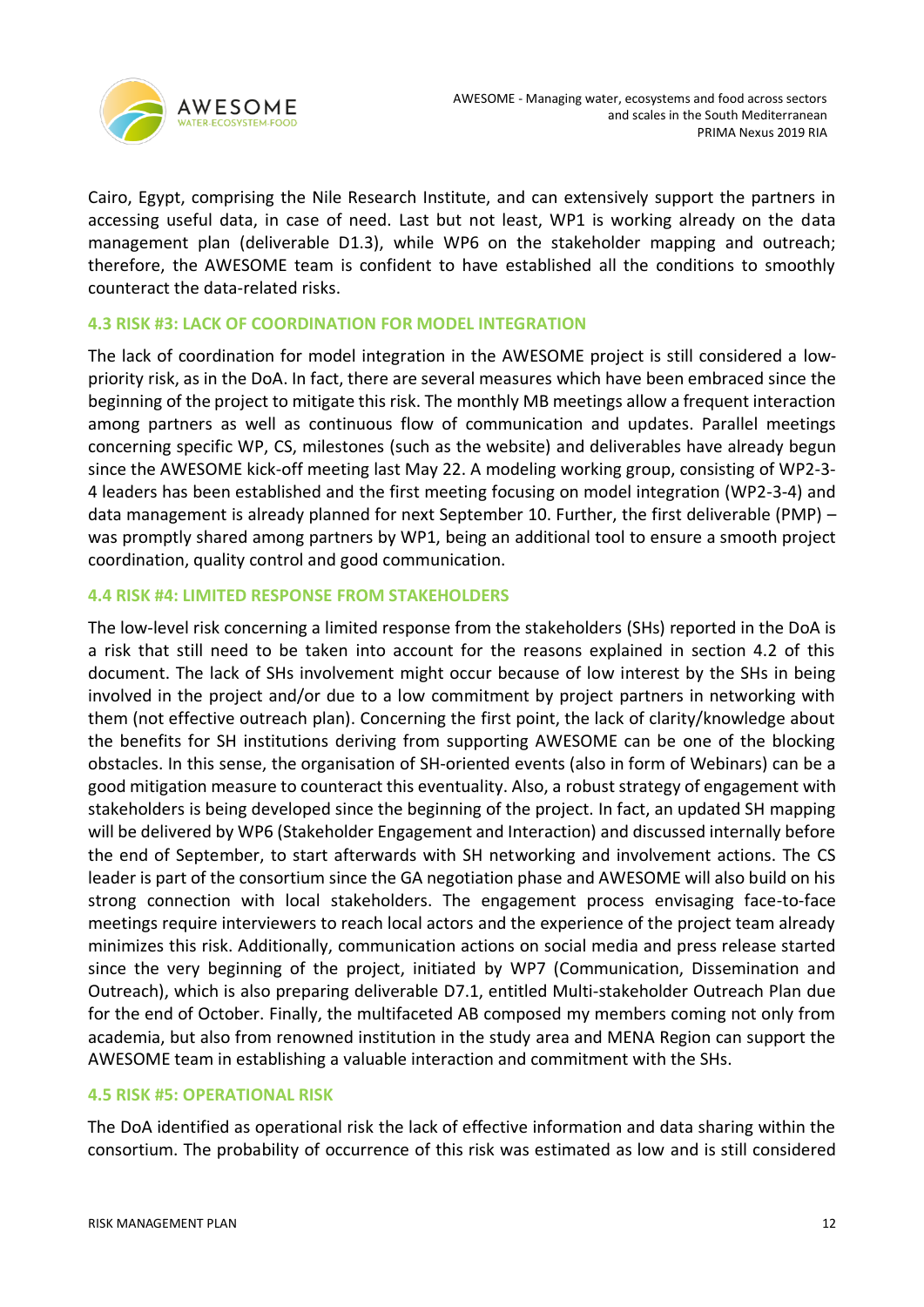

so. Indeed, a close communication among the partners, the periodic exchange at the monthly MB meetings – established as additional management measure to improve the exchange of information across the consortium, and the use of an internal repository for data and documentation, are effective measures to mitigate potential risks related to low information exchange within the consortium. Further, a specific operational measure is adopted for the elaboration of deliverables, as agreed among the PIs already during the kick-off meeting and as written in the PMP, in order to ensure Quality Control (QC). The measure consists in the production of the Deliverable Development Plan (DDP), to be finalised at least 60 days before the contractual date of the deliverable, and in the consequent internal submission of the deliverable at least 30 days before the contractual date of the deliverable. Two reviewers have been chosen among the partners for each deliverable, in order to revise the document before the final check and decision of the PCo. Previous quality check by the WP leader responsible for the deliverable is implicit.

### <span id="page-12-0"></span>**4.6 RISK #6: TIME AND BUDGET RISK**

The risk related to time and budget management  $-$  e.g. with respect to completing work within stipulated deadlines, delays in producing expected deliverables – is counteracted through the implemented management measures discussed in the PMP. In particular, among these, the internal periodic reporting due every six-months is used to verify the advancement of work and the corresponding use of resources. These reports allow WP leaders to identify deviations from the agreed project schedule (GANTT, shown in Figure 4 of DoA) and, thus, call the MB to act and implement specific countermeasures. In addition to the controlling measures foreseen in the PMP, the scheduled monthly MB meetings are an additional tool to reduce the probability of untimely identification of delays, and to intensify the assessment of potential impacts of such delays, as well as to offer regular opportunities to update partners and discuss eventual organisation and budget changes.

### <span id="page-12-1"></span>**4.7 RISK #7: IMPACT RISK**

The impact risks identified in the DoA concern the failure to meet the SHs expectation through the selected development pathways. There is no need to define specific additional measures to counteract this risk, because the project is implicitly designed to mitigate it, as stakeholders are expected to actively contribute to the design of the development pathways and are being involved from the very beginning of the project with dedicated WPs (5-6-7). Also, the CS Leader is a SH himself and, together with some members of the AB, constitutes a significant contact point for the project team, to ensure that the project achieves its objectives and meet SHs expectations as well.

### <span id="page-12-2"></span>**4.8 RISK #8: SCIENTIFIC RISK**

The scientific risk was not listed in the DoA but it is additionally taken into consideration here, as it concerns the inability of the modelling framework and of the project approach to deliver the expected results. One component of this risk is strongly influenced by other risks (i.e. data related risk presented in section 4.2 of this document) and measures identified to mitigate those risks are considered to be effective here as well.

An additional component of the scientific risk is related to the choice of the appropriate model approaches (i.e. the integrated WEF model framework, innovative technologies at the local scale).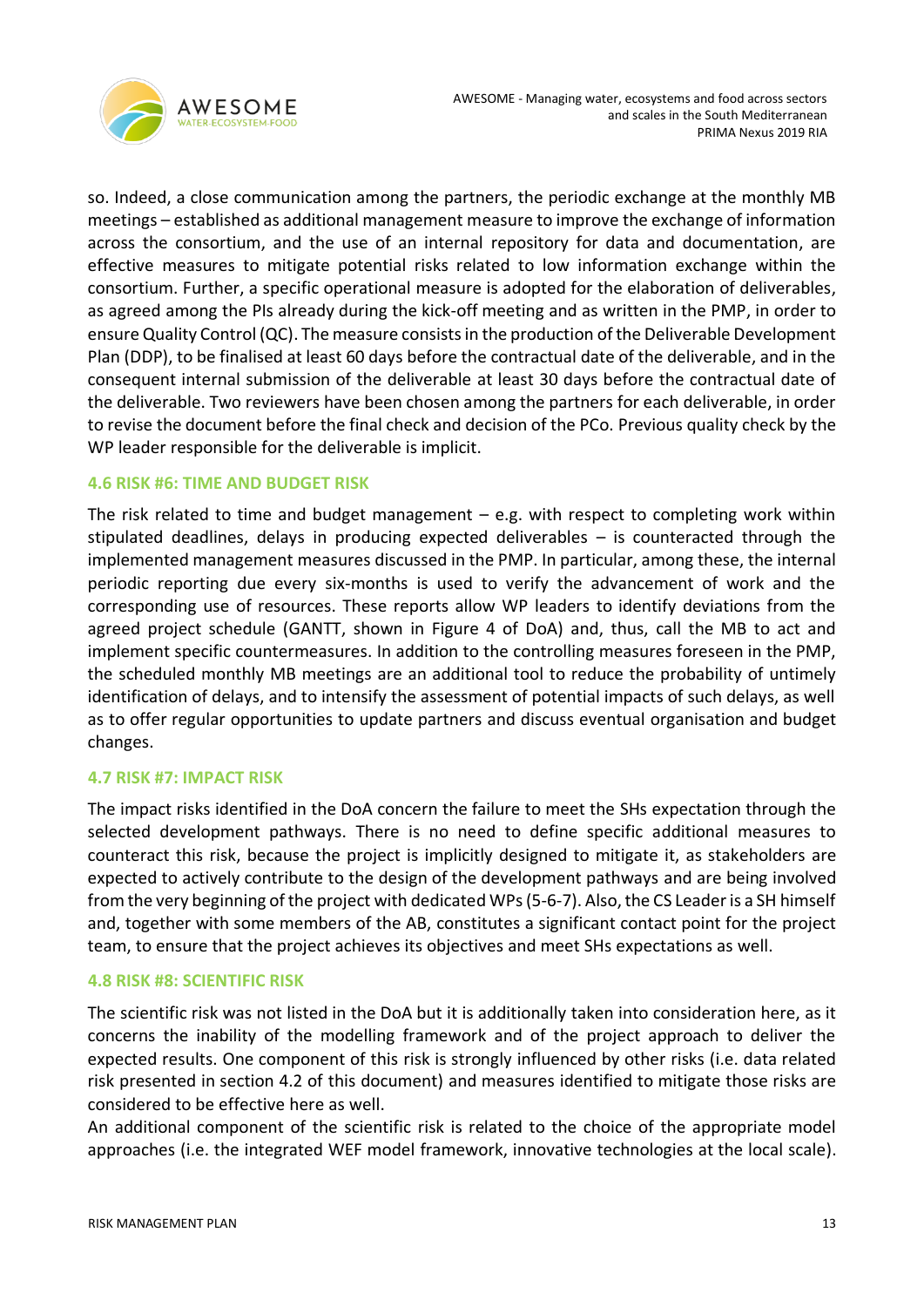

In fact, technical difficulties concerning the integration of economic-engineering models may occur, since they have different structures, processes and languages. At the same time, the correct implementation of the designed interaction with the stakeholders may diverge from the initial expectations. For this risk there is no a priori measure that can be identified and formalised, as it concerns research developments that are intrinsically uncertain when innovation is involved. The consortium, however, includes experts that are knowledgeable about consolidated literature modelling approaches that represent a back-up solution, should the innovation fail to deliver the expected results. This ensures the minimisation of the impact due to this type of scientific risk and warrants an adequate level of achievements that is still in line with the promised results.

### <span id="page-13-0"></span>**4.9 RISK #9: PANDEMICS RISK**

As anticipated in the PMP, an additional risk is the one related to current COVID-19 and potential further pandemics. Since its outbreak approximately in November 2019 in Wuhan, China, it is deeply impacting the whole World since the beginning of 2020. The ongoing global crisis is affecting not only health, but also economics, politics and society. Looking at the schedule of deliverables and milestones, some might be affected by delays, as mentioned in the PMP: e.g., the actual start of WP5 (micro-scale model and pilot plant in the study case area), depending on the European and Egyptian travelling restrictions.

In general, the current COVID-19 and potential further pandemics are capable to alter the priority level (low, medium, high) of other risks. In detail, the AWESOME team may expect an impact on the following risks:

- RISK #2, which concerns data access and collection;
- RISK #4, related to the engagement of SHs, because of the limited possibility of travelling and having a direct contact with them;
- RISK #6, in regard to time and budget risks, since the completion of deliverables might be delayed, or money reallocated, given to the travelling constrains;
- RISK #7, as consequence of the impact on RISK #4 (see above), where the project impact in the study area might be lower than designed during the GA negotiation phase, disappointing SHs' expectations;
- RISK #8, as a consequence of the impact on RISK #2 (data) and on RISK #7, since there might be obstacles in the implementation of the DEMO site and of the integrated WEF model framework.
- Further: participation to conferences and workshops, organization of workshops, summer schools, short courses on site for capacity building, etc.

In order to prevent this and further obstacles, and at least to timely counteract those, a contingency plan is already into action. The consideration of pandemic-related impacts and risks is going to be included in the AWESOME modelling framework and deliverables, while the specific mitigation measures to the risks #1 up to #8 have been already presented in the previous sections.

The MB will closely monitor the development of the project together with the pandemic's evolution, which is largely unknown at the moment, but expected to evolve positively. If this should not be the case, the MB will promptly intervene with mitigation measures, acting from remote – where